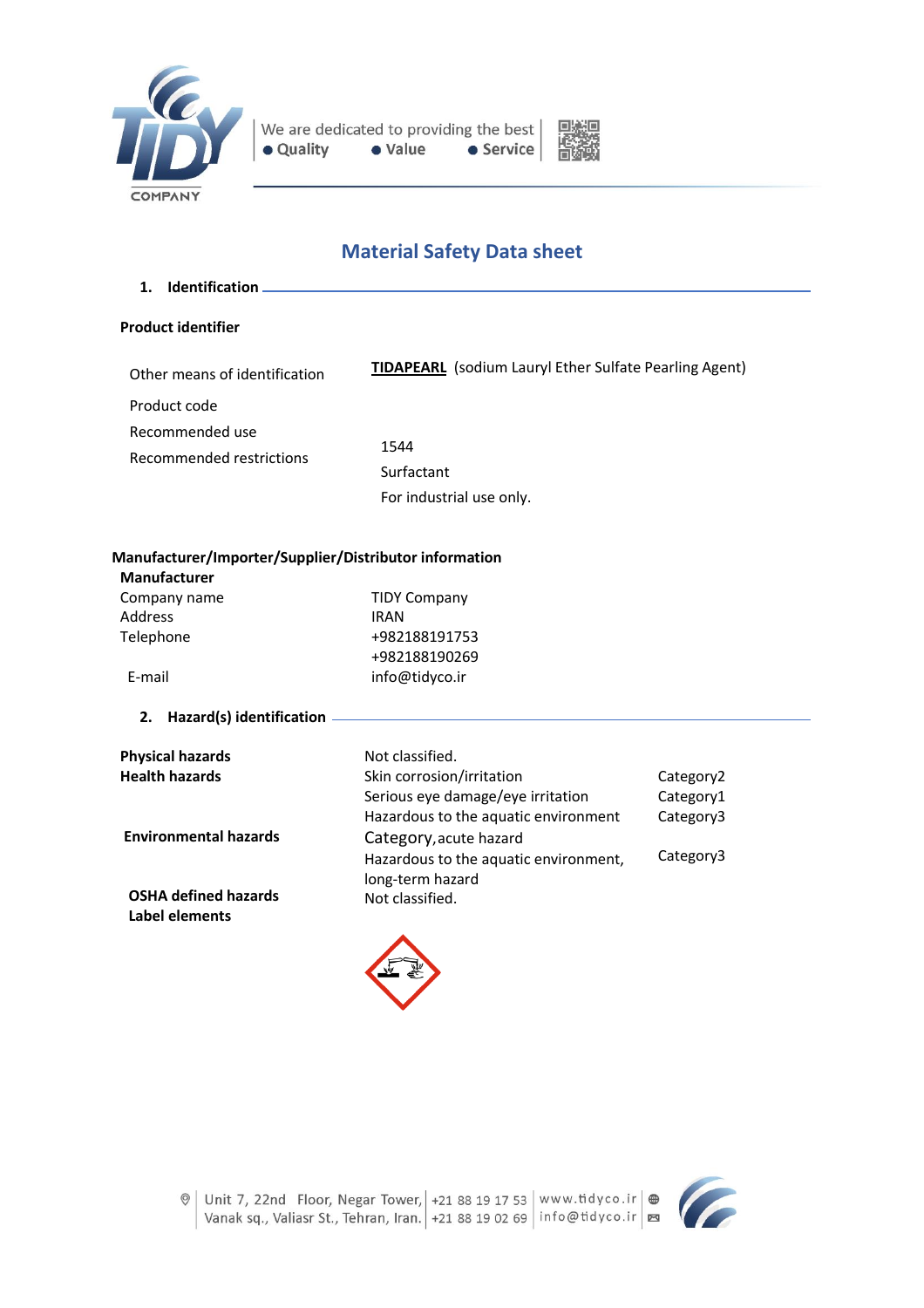



| Signal word<br>Hazard statement              | Danger<br>Causes skin irritation. Causes serious eye irritation. Suspected of<br>causing cancer. Toxic to aquatic life. Harmful to aquatic life with<br>long lasting effects.                                                                                                                                                          |
|----------------------------------------------|----------------------------------------------------------------------------------------------------------------------------------------------------------------------------------------------------------------------------------------------------------------------------------------------------------------------------------------|
| <b>Precautionary statement</b>               |                                                                                                                                                                                                                                                                                                                                        |
| Prevention                                   | Wash thoroughly after handling. Avoid release to the environment.<br>Wear protective gloves/eye protection/face protection.<br>IF IN EYES: Rinse cautiously with water for several minutes.<br>Remove contact lenses, if present and easy to do. Continue rinsing.<br>Immediately call a poison center/doctor. Specific treatment (see |
| Response                                     | this label). If skin irritation occurs: Get medical advice/attention.<br>Take off contaminated clothing and wash before reuse. IF ON SKIN:<br>Wash with plenty of soap and water.                                                                                                                                                      |
| Storage<br>Disposal                          | Store in a well-ventilated place. Keep cool                                                                                                                                                                                                                                                                                            |
|                                              | Dispose of contents/container in accordance with local/ regional/<br>national/international regulations.                                                                                                                                                                                                                               |
| Hazard(s) not otherwise classified<br>(HNOC) | None known.                                                                                                                                                                                                                                                                                                                            |
| <b>Supplemental information</b>              | None.                                                                                                                                                                                                                                                                                                                                  |

# **3. Composition/information on ingredients**

| <b>Chemical name</b> | Common name and<br>synonyms | <b>CAS number</b> | %         |
|----------------------|-----------------------------|-------------------|-----------|
| Water                |                             | 7732-18-5         | $65 - 67$ |
| Anionic/Ester Blend  |                             | Proprietary*      | $33 - 35$ |

Designates that a specific chemical identity and/or percentage of composition has been withheld as a trade secret.

#### **4. First-aid measures**

**Inhalation** Move to fresh air. Call a physician if symptoms develop or persist.

**Skin contact** Take off immediately all contaminated clothing. Rinse skin with water/shower. If skin irritation occurs: Get medical advice/attention. Take off contaminated clothing and wash before reuse.

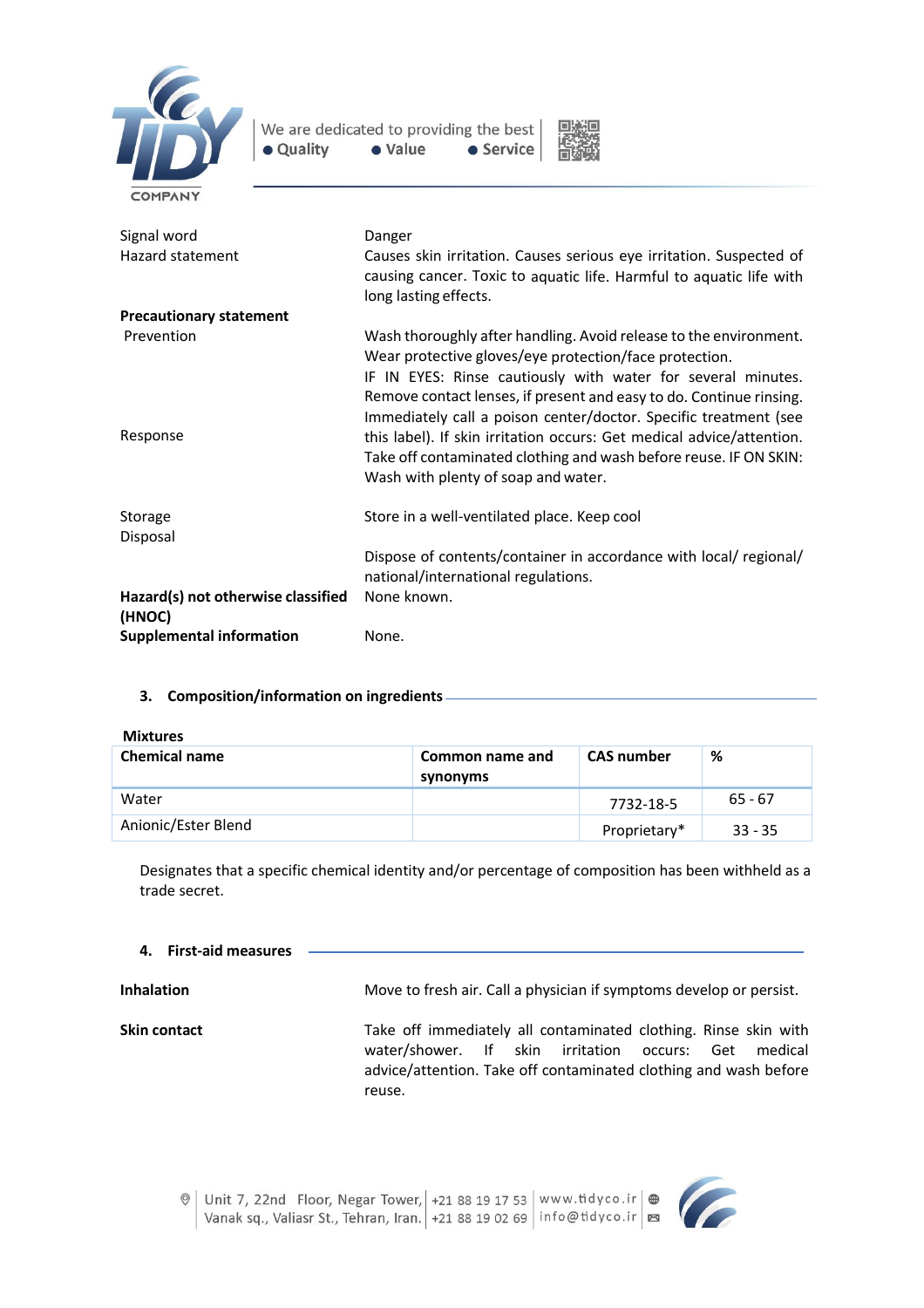



| <b>LUITAN</b>                                                                |                                                                                                                                                                                                                                                                                                                                                                                                  |
|------------------------------------------------------------------------------|--------------------------------------------------------------------------------------------------------------------------------------------------------------------------------------------------------------------------------------------------------------------------------------------------------------------------------------------------------------------------------------------------|
| Eye contact                                                                  | Immediately flush eyes with plenty of water for at least 15 minutes.<br>Remove contact lenses, if present and easy to do. Continue rinsing.<br>Call a physician or poison control center immediately.<br>Call a physician or poison control center immediately. Rinse mouth.<br>Do not induce vomiting. If vomiting occurs, keep head low so that<br>stomach content doesn't get into the lungs. |
| Ingestion                                                                    | Rinse mouth. Get medical attention if symptoms occur. Do not<br>induce vomiting without advice from poison control center.                                                                                                                                                                                                                                                                       |
| Most important symptoms/<br>effects, acute and delayed                       | Symptoms may include stinging, tearing, redness, swelling, and<br>blurred vision. Skin irritation. May cause redness and pain.                                                                                                                                                                                                                                                                   |
| Indication of immediate medical<br>attention and special treatment<br>needed | Provide general supportive measures and treat symptomatically.<br>Thermal burns: Flush with water immediately. While flushing,<br>remove clothes which do not adhere to affected area. Call an<br>ambulance. Continue flushing during transport to hospital. Keep<br>victim under observation.<br>Symptoms may be delayed.                                                                       |
| <b>General information</b>                                                   | Take off all contaminated clothing immediately. Ensure that medical<br>personnel are aware of the material(s) involved, and take<br>precautions to protect themselves. Wash contaminated clothing<br>before reuse.                                                                                                                                                                               |
| <b>Fire-fighting measures</b><br>5.                                          |                                                                                                                                                                                                                                                                                                                                                                                                  |
| Suitable extinguishing media                                                 | Water fog. Foam. Dry chemical powder. Carbon dioxide (CO2). Do<br>not use water jet as an extinguisher, as this will spread the fire.                                                                                                                                                                                                                                                            |
| <b>Unsuitable extinguishing</b><br>media                                     |                                                                                                                                                                                                                                                                                                                                                                                                  |
| <b>Specific hazards arising from</b><br>the chemical                         | During fire, gases hazardous to health may be formed.                                                                                                                                                                                                                                                                                                                                            |
| Special protective equipment<br>and precautions for firefighters             | Self-contained breathing apparatus and full protective clothing<br>must be worn in case of fire.                                                                                                                                                                                                                                                                                                 |
| Fire fighting equipment/<br>instructions                                     | Move containers from fire area if you can do so without risk.                                                                                                                                                                                                                                                                                                                                    |
| <b>Specific methods</b>                                                      | Use standard firefighting procedures and consider the hazards of<br>other involved materials. No unusual fire or explosion hazards<br>noted.                                                                                                                                                                                                                                                     |
| <b>General fire hazards</b>                                                  | Water fog. Foam. Dry chemical powder. Carbon dioxide (CO2). Do<br>not use water jet as an extinguisher, as this will spread the fire.                                                                                                                                                                                                                                                            |

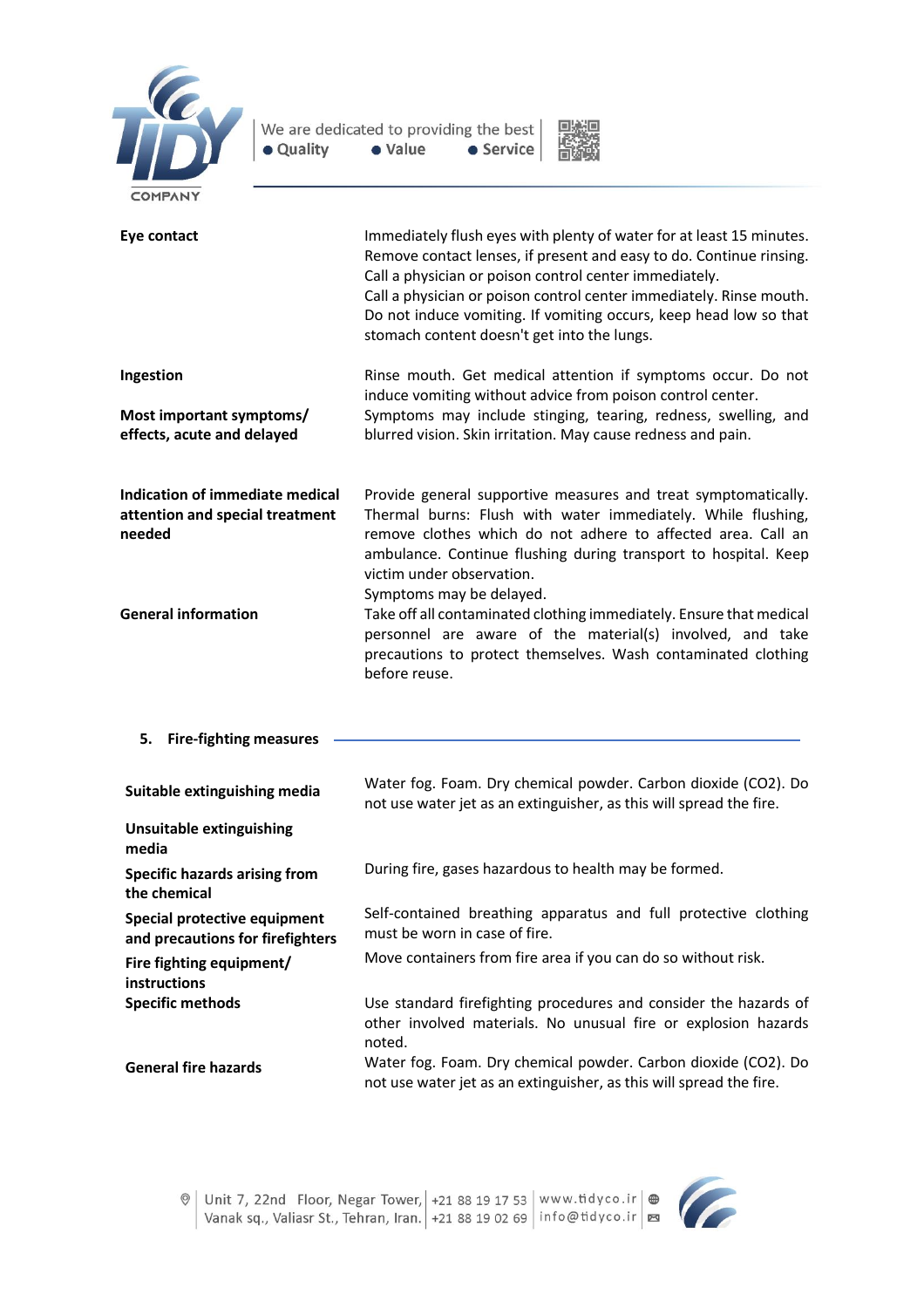



#### **6. Accidental release measures**

| <b>Personal precautions,</b><br>protective equipment and<br>emergency procedures | Keep unnecessary personnel away. Keep people away from and<br>upwind of spill/leak. Wear appropriate protective equipment and<br>clothing during clean-up. Do not touch damaged containers or<br>spilled material unless wearing appropriate protective clothing.                                                                                                                                                                        |
|----------------------------------------------------------------------------------|------------------------------------------------------------------------------------------------------------------------------------------------------------------------------------------------------------------------------------------------------------------------------------------------------------------------------------------------------------------------------------------------------------------------------------------|
| <b>Methods and materials for</b><br>containment and cleaning up                  | Ensure adequate ventilation.<br>Local authorities should be advised if significant spillages cannot be<br>contained.<br>Large Spills: Stop the flow of material, if this is without risk. Dike the                                                                                                                                                                                                                                       |
| <b>Environmental precautions</b>                                                 | spilled material, where this is possible. Cover with plastic sheet to<br>prevent spreading. Absorb in vermiculite, dry sand or earth and<br>place into containers. Prevent product from entering drains.<br>Following product recovery, flush area with water.                                                                                                                                                                           |
| <b>Handling and storage</b><br>7.                                                |                                                                                                                                                                                                                                                                                                                                                                                                                                          |
| <b>Precautions for safe handling</b>                                             | Small Spills: Wipe up with absorbent material (e.g. cloth, fleece).<br>Clean surface thoroughly to remove residual contamination.                                                                                                                                                                                                                                                                                                        |
| Conditions for safe storage,<br>including any incompatibilities                  | Never return spills to original containers for re-use.<br>Avoid release to the environment. Contact local authorities in case<br>of spillage to drain/aquatic environment. Prevent further leakage or<br>spillage if safe to do so. Do not contaminate water. Avoid discharge<br>into drains, water courses or onto the ground.                                                                                                          |
|                                                                                  | Do not taste or swallow. Avoid contact with skin. Avoid contact with<br>eyes. Avoid contact with clothing. Provide adequate ventilation.<br>Wear appropriate personal protective equipment. Observe good<br>industrial hygiene practices. When using, do not eat, drink or<br>smoke. Wash hands thoroughly after handling. Avoid release to the<br>environment. Do not empty into drains.<br>Store in original tightly closed container. |

# **8. Exposure controls/personal protection**

| <b>Biological limit values</b> | No biological exposure limits noted for the ingredient(s).                                                               |
|--------------------------------|--------------------------------------------------------------------------------------------------------------------------|
| Appropriate engineering        | Ensure adequate ventilation, especially in confined areas.<br>Eye wash facilities and emergency shower must be available |
| <b>controls</b>                | when handling this product.                                                                                              |

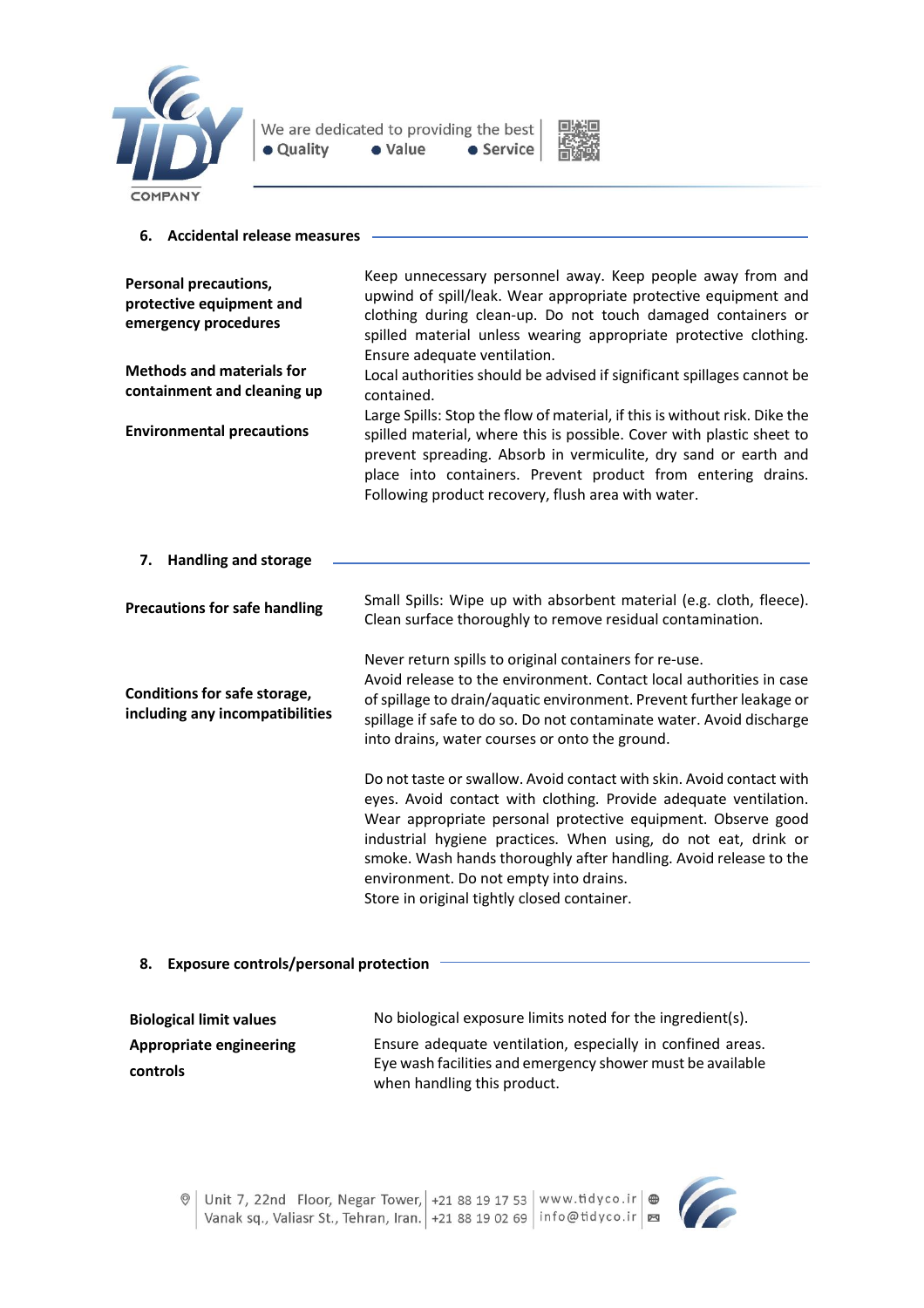

We are dedicated to providing the best · Value · Quality • Service



#### **Individual protection measures, such as personal protective equipment**

Eye/face protection Wear safety glasses with side shields (or goggles).

#### **Skin protection**

| Hand protection<br>Other<br>Respiatory protection | Wear appropriate chemical resistant gloves. Wear appropriate<br>chemical resistant clothing.<br>In case of insufficient ventilation, wear suitable respiratory                                                                                          |
|---------------------------------------------------|---------------------------------------------------------------------------------------------------------------------------------------------------------------------------------------------------------------------------------------------------------|
| Thermal hazards                                   | equipment. Not available.                                                                                                                                                                                                                               |
| <b>General hygiene</b><br>considerations          | When using do not smoke. Always observe good personal hygiene<br>measures, such as washing after handling the material and before<br>eating, drinking, and/or smoking. Routinely wash work clothing and<br>protective equipment to remove contaminants. |

### **9. Physical and chemical properties**

| Appearance                                   |                                                  |
|----------------------------------------------|--------------------------------------------------|
| Physical state                               | Liquid.                                          |
| Form                                         | Cream                                            |
| Color                                        | White                                            |
| Odor                                         | Not available                                    |
| <b>Odor threshold</b>                        | Not available                                    |
| рH                                           | 6.5 - 7.5 (10% in H2O)                           |
| Melting point/freezing point                 | 34 °F (1.11 °C)                                  |
| Initial boiling point and boiling            | Not available                                    |
| range                                        |                                                  |
| <b>Flash point</b>                           | > 201.0 °F (> 93.9 °C) Pensky-Martens Closed Cup |
| <b>Evaporation rate</b>                      | Estimated slower than ethyl ether.               |
| Flammability (solid, gas)                    | Not available                                    |
| Upper/lower flammability or explosive limits |                                                  |
| Flammability limit - lower (%)               | Not available.                                   |
| Flammability limit - upper (%)               | Not available.                                   |
| Explosive limit - lower (%)                  | Not available.                                   |
| Explosive limit - upper (%)                  | Not available.                                   |
| Vapor pressure                               | Not determined or unknown.                       |
| <b>Vapor density</b>                         | Not available                                    |
| <b>Vapor density</b>                         | Not available.                                   |
| Solubility(ies)                              | Not available.                                   |
| Solubility (water)                           | Soluble.                                         |
| <b>Auto-ignition temperature</b>             | Not available.                                   |
| <b>Decomposition temperature</b>             | Not available.                                   |

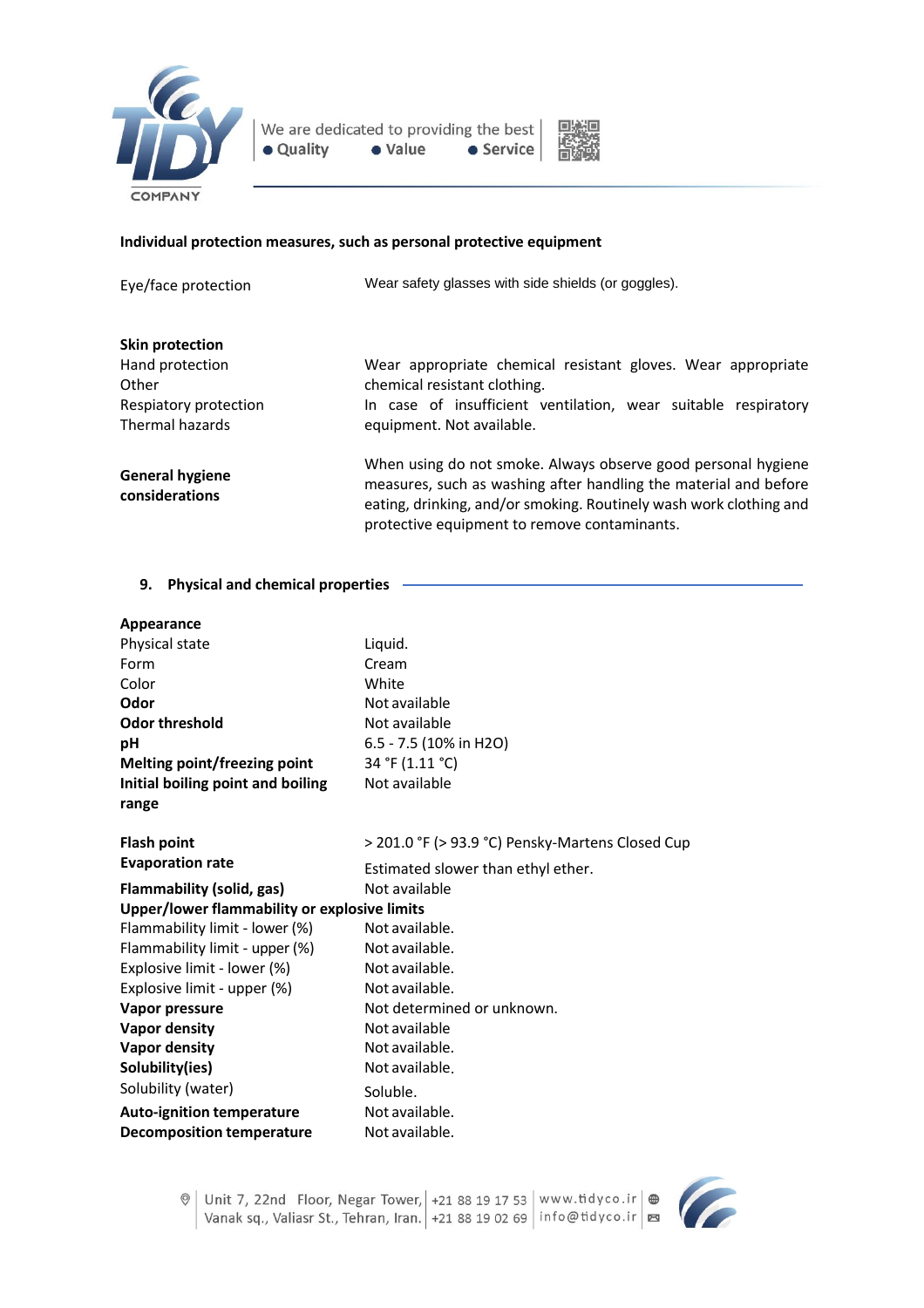



| <b>Viscosity</b><br>Other information<br>Density<br>Pour point<br>10. Stability and reactivity                                              | 12200 cP @ 25C<br>8.50 lb/gal $@$ 25C<br>$65 - 67%$                                                                                                                                                                                                                                                                                                 |
|---------------------------------------------------------------------------------------------------------------------------------------------|-----------------------------------------------------------------------------------------------------------------------------------------------------------------------------------------------------------------------------------------------------------------------------------------------------------------------------------------------------|
|                                                                                                                                             |                                                                                                                                                                                                                                                                                                                                                     |
| Reactivity                                                                                                                                  | The product is stable and non-reactive under normal conditions of<br>use, storage and transport.                                                                                                                                                                                                                                                    |
| <b>Chemical stability</b>                                                                                                                   | Material is stable under normal conditions.                                                                                                                                                                                                                                                                                                         |
| <b>Possibility of hazardous</b><br>reactions<br><b>Conditions to avoid</b><br>Incompatible materials<br>Hazardous decomposition<br>products | No dangerous reaction known under conditions of normal use.<br>Avoid heat, sparks, open flames and other ignition sources.<br>Avoid temperatures exceeding the flash point. Contact with<br>incompatible materials.<br>Strong oxidizing agents. Strong acids.<br>Upon decomposition, this product may yield sulfur dioxide and<br>oxides of sulfur. |

**11. Toxicological information** 

| Information on likely routes of exposure                                           |                                                                                                                     |  |
|------------------------------------------------------------------------------------|---------------------------------------------------------------------------------------------------------------------|--|
| Inhalation                                                                         | Prolonged inhalation may be harmful                                                                                 |  |
| Skin contact                                                                       | Causes skin irritation                                                                                              |  |
| Eye contact                                                                        | Causes serious eye damage.                                                                                          |  |
| Ingestion                                                                          | Expected to be a low ingestion hazard                                                                               |  |
| Symptoms related to the<br>physical, chemical and<br>toxicological characteristics | Not available                                                                                                       |  |
| Information on toxicological effects                                               |                                                                                                                     |  |
| <b>Acute toxicity</b>                                                              | Not available                                                                                                       |  |
| skin corrosion/irritation                                                          | Causes skin irritation                                                                                              |  |
| Serious eye damage/eye<br>irritation                                               | Causes serious eye damage                                                                                           |  |
| <b>Respiratory or skin sensitization</b>                                           |                                                                                                                     |  |
| Respiratory sensitization                                                          | Not available.                                                                                                      |  |
| Skin sensitization                                                                 | This product is not expected to cause skin sensitization.                                                           |  |
| <b>Germ cell mutagenicity</b>                                                      | No data available to indicate product or any components present at<br>greater than 0.1% are mutagenic or genotoxic. |  |

© | Unit 7, 22nd Floor, Negar Tower, | +21 88 19 17 53 | www.tidyco.ir | ⊕<br>| Vanak sq., Valiasr St., Tehran, Iran. | +21 88 19 02 69 | info@tidyco.ir | ⊠

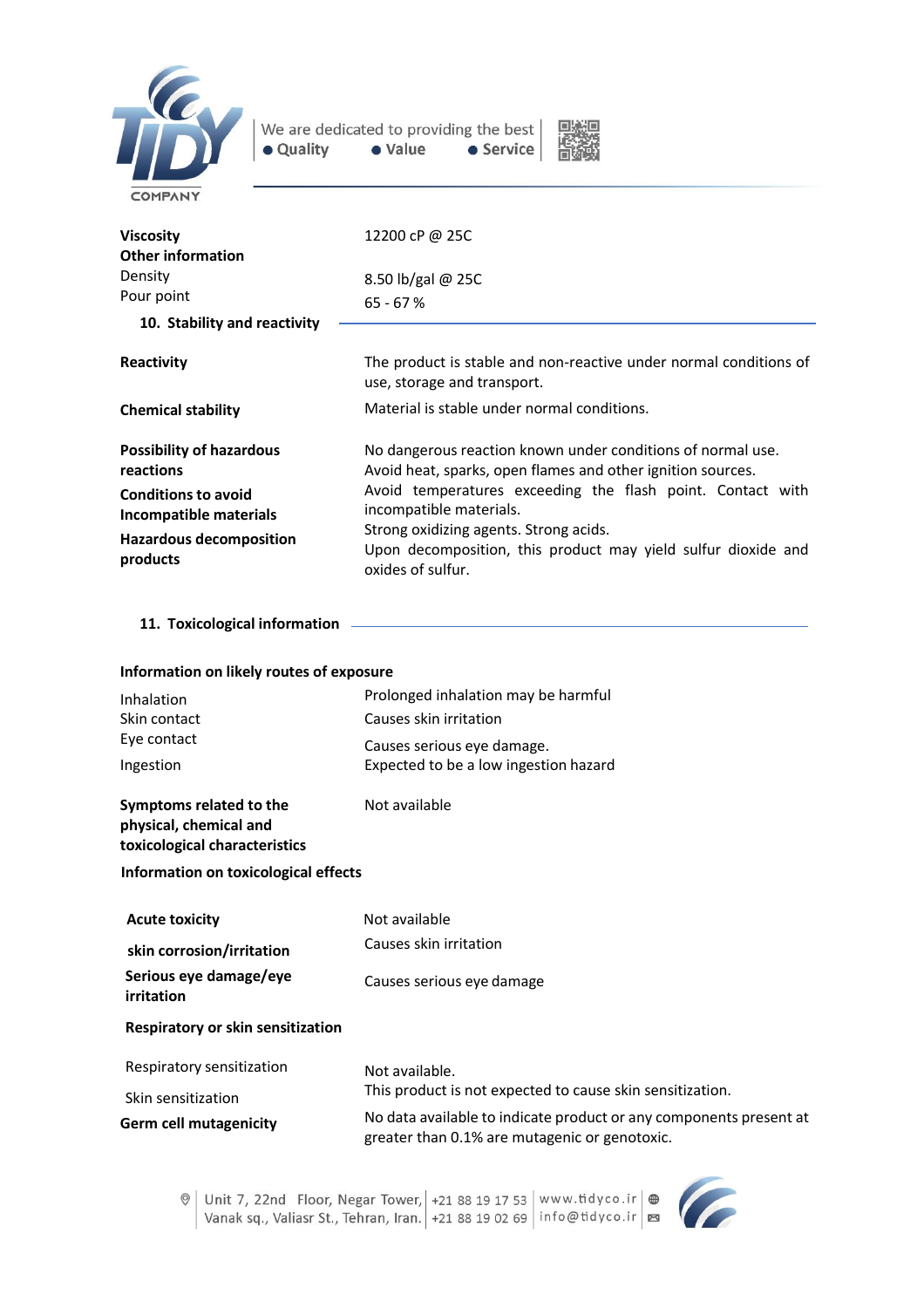



| Carcinogenicity                                                              | This product is not considered to be a carcinogen by IARC, ACGIH,<br>NTP, or OSHA |  |
|------------------------------------------------------------------------------|-----------------------------------------------------------------------------------|--|
| IARC Monographs. Overall<br><b>Evaluation of Carcinogenicity</b>             | Not listed                                                                        |  |
| <b>OSHA Specifically Regulated</b><br>Substances (29 CFR 1910.1001-<br>1052) | Not regulated                                                                     |  |
| US. National Toxicology Program<br>(NTP) Report on Carcinogens               | Not listed                                                                        |  |
| <b>Reproductive toxicity</b>                                                 | Contains no ingredient listed as toxic to reproduction                            |  |
| <b>Specific target organ toxicity -</b><br>single exposure                   | Not applicable.                                                                   |  |
| <b>Specific target organ toxicity -</b><br>repeated exposure                 | Not applicable.                                                                   |  |
| <b>Aspiration hazar</b>                                                      | Not applicable.                                                                   |  |

**12. Ecological information**

**Ecotoxicity Ecotoxicity Harmful to aquatic life with long lasting effects** 

| Product      | <b>Species</b> | <b>Test Results</b> |
|--------------|----------------|---------------------|
| TIDY PEARL 2 |                |                     |
| Aquatic      |                |                     |
| Acute        | LC5            | Fish                |
| Fish         | 0              |                     |
| 9.80         | 93 mg/l        | 96 hours estimated  |

| Persistence and degradability    | Readily biodegradable.                                                                                                                                                                        |
|----------------------------------|-----------------------------------------------------------------------------------------------------------------------------------------------------------------------------------------------|
| <b>Bioaccumulative potential</b> | No data available.                                                                                                                                                                            |
| <b>Mobility in soil</b>          | No data available                                                                                                                                                                             |
| Other adverse effects            | No other adverse environmental effects (e.g. ozone depletion,<br>photochemical ozone creation potential, endocrine disruption,<br>global warming potential) are expected from this component. |

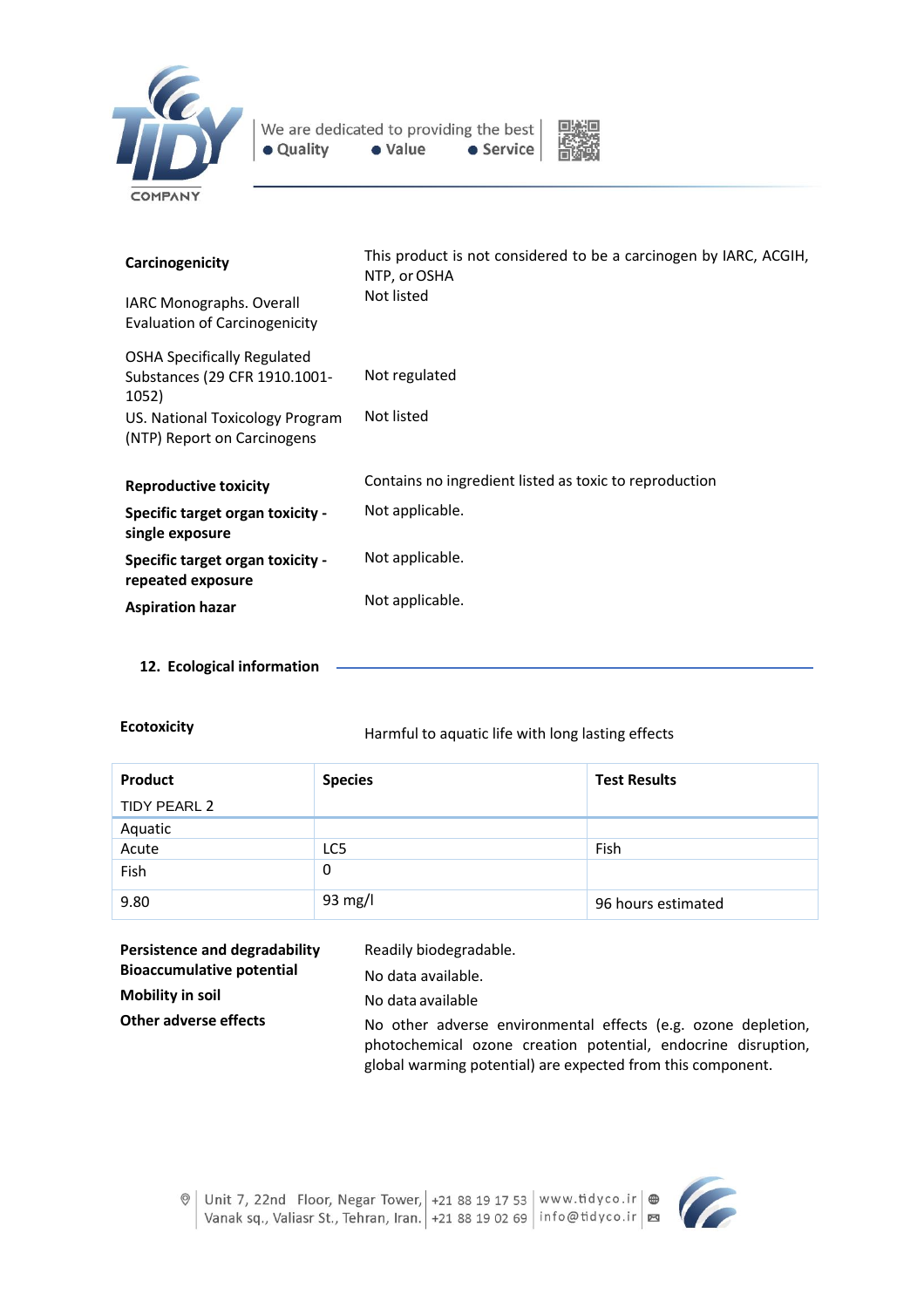



| 13. Disposal considerations                                                                                                  |                                                                                                                                                                                                                           |  |
|------------------------------------------------------------------------------------------------------------------------------|---------------------------------------------------------------------------------------------------------------------------------------------------------------------------------------------------------------------------|--|
| <b>Disposal instructions</b>                                                                                                 | Dispose in accordance with all applicable regulations.                                                                                                                                                                    |  |
| Hazardous waste code                                                                                                         | The waste code should be assigned in discussion between the<br>user, the producer and the waste disposal company.                                                                                                         |  |
| Waste from residues / unused                                                                                                 | Dispose of in accordance with local regulations. Empty<br>containers or liners may retain some product residues. This<br>material and its container must be disposed of in a safe<br>manner (see: Disposal instructions). |  |
|                                                                                                                              | Empty containers should be taken to an approved waste handling<br>site for recycling or disposal. Since emptied containers may retain<br>product residue, follow label warnings even after container is<br>emptied.       |  |
| 14. Transport information                                                                                                    |                                                                                                                                                                                                                           |  |
| DOT<br><b>IATA</b><br><b>IMDG</b>                                                                                            | Not regulated as dangerous goods<br>Not regulated as dangerous goods.                                                                                                                                                     |  |
| Transport in bulk according to<br>Annex II of MARPOL 73/78 and<br>the IBC Code<br><b>DOT: IATA; IMDG</b>                     | Not available                                                                                                                                                                                                             |  |
| 15. Regulatory information                                                                                                   |                                                                                                                                                                                                                           |  |
| <b>US federal regulations</b>                                                                                                | This product is a "Hazardous Chemical" as defined by the OSHA<br>Hazard<br>Communication Standard, 29 CFR 1910.1200.                                                                                                      |  |
| TSCA Section 12(b) Export<br>Notification (40 CFR 707, Subpt. D)<br><b>CERCLA Hazardous Substance List</b><br>(40 CFR 302.4) | Not regulated.                                                                                                                                                                                                            |  |
| Diethanolamine (CAS 111-42-2)<br>SARA 304 Emergency release<br>notification                                                  | Not listed.<br>Not regulated                                                                                                                                                                                              |  |
| <b>OSHA Specifically Regulated</b><br>Substances (29 CFR 1910.1001-<br>1052)<br>Superfund Amendments and                     | Not regulated.                                                                                                                                                                                                            |  |



C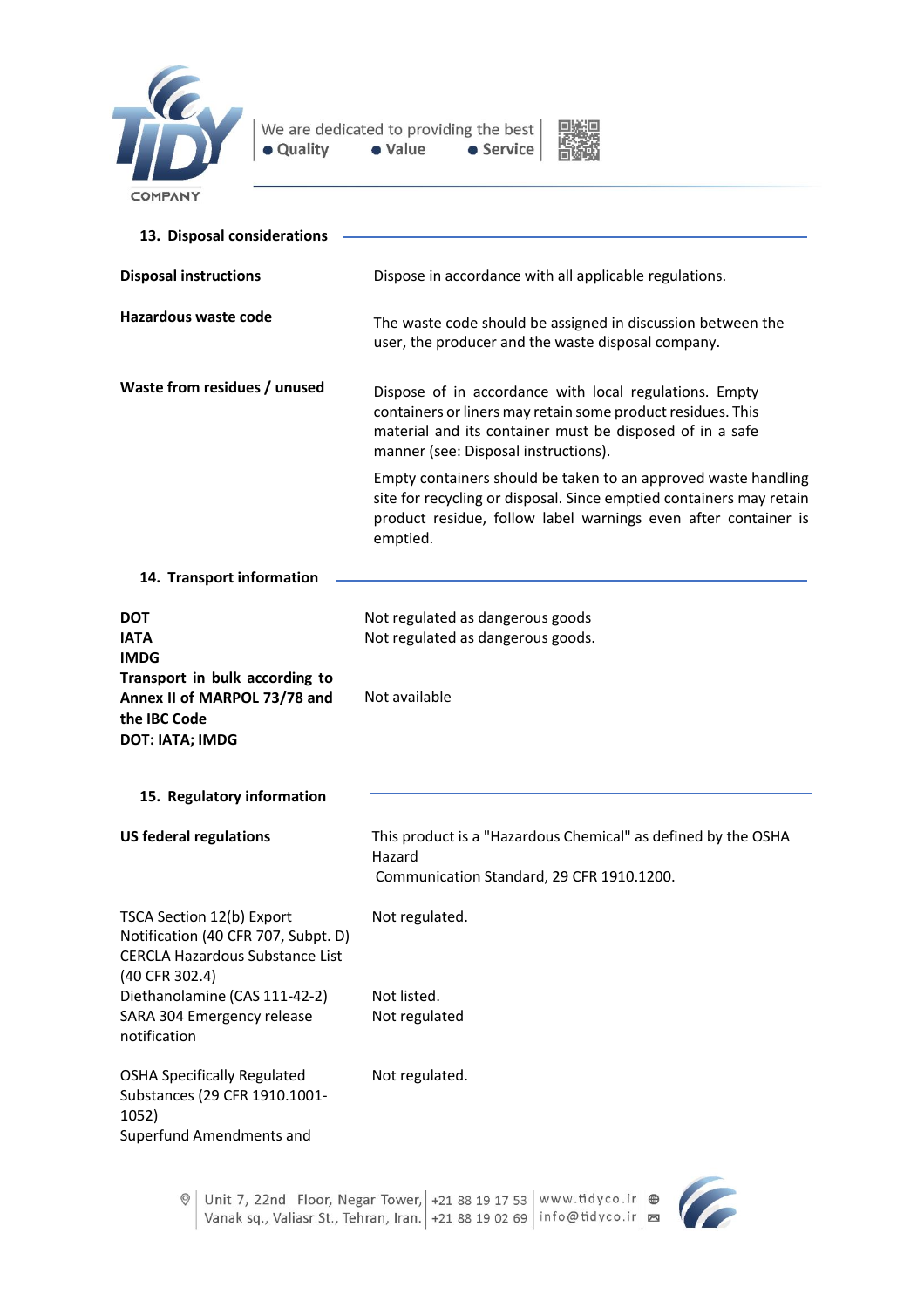



Reauthorization Act of 1986 (SARA) SARA 302 Extremely hazardous substance Not listed. SARA 311/312 Hazardous chemical Yes Classified hazard Categories SARA 313 (TRI reporting) Skin corrosion or irritation Serious eye damage or eye irritation Not regulated Other federal regulations Clean Air Act (CAA) Section 112 Hazardous Air Pollutants Not regulated (HAPs) List Clean Air Act (CAA) Section 112 (r) Accidental Release Prevention Not regulated (40 CFR 68.130) Safe Drinking Water Act (SDWA) Not regulated Listed date/Carcinogenic substance Diethanolamine (CAS 111-42-2) Listed date/Developmental toxin Listed: June 22, 2012 California Proposition 65 – CRT Listed date/Carcinogenic substance 1,4-dioxane (CAS 123-91-1) Listed: January 1, 1988 Acetaldehyde (CAS 75-07-0) Listed: April 1, 1988 Ethylene oxide (CAS 75-21-8) Listed: July 1, 1987 Formaldehyde (CAS 50-00-0) Listed: January 1, 1988 California Proposition 65 – CRT Listed date/Developmental toxin Ethylene Glycol (CAS 107-21-1) Listed: June 19, 2015 Ethylene oxide (CAS 75-21-8)Listed August 7, 2009 Methanol (CAS 67-56-1) Listed: March 16, 2012 California Proposition 65 – CRT Listed date/Female reproductive toxin Ethylene oxide (CAS 75-21-8) Listed: February 27, 1987 California Proposition 65 – CRT Listed date/Male reproductive toxin Ethylene oxide (CAS 75-21-8) Listed: August 7, 2009



Unit 7, 22nd Floor, Negar Tower, +21 88 19 17 53 | www.tidyco.ir  $\bigoplus$ Vanak sq., Valiasr St., Tehran, Iran. +21 88 19 02 69 info@tidyco.ir B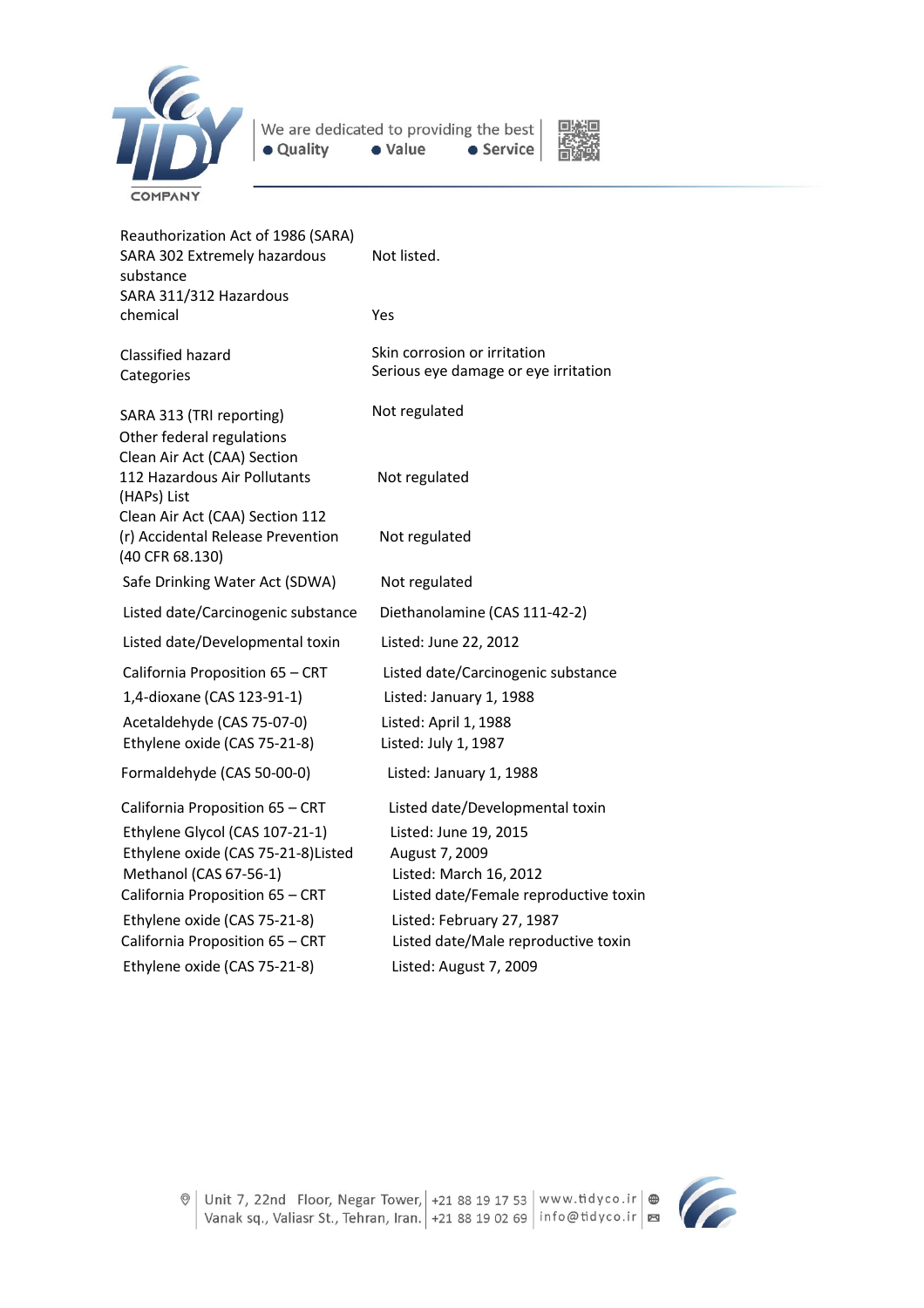



### **International Inventories**

| Country(s) or region        | Inventory name                             | On inventory (yes/no)* |
|-----------------------------|--------------------------------------------|------------------------|
| Australia                   | Australian Inventory of Chemical           | Yes                    |
|                             | Substances (AICS)                          |                        |
| Canada                      | Domestic Substances List (DSL)             | Yes                    |
| Canada                      | Non-Domestic Substances List (NDSL)        | No                     |
| China                       | <b>Inventory of Existing Chemical</b>      | No.                    |
|                             | Substances in China (IECSC)                |                        |
| Japan                       | Inventory of Existing and New              | No.                    |
|                             | <b>Chemical Substances (ENCS)</b>          |                        |
| Korea                       | <b>Existing Chemicals List (ECL)</b>       | No.                    |
| New Zealand                 | New Zealand Inventory (NZIoC)              | No.                    |
| Philippine                  | Philippine Inventory of Chemicals and      | Yes                    |
|                             | <b>Chemical Substances (PICCS)</b>         |                        |
| Taiwan                      | Taiwan Inventory (TCSI)                    | No.                    |
| United States & Puerto Rico | <b>Toxic Substances Control Act (TSCA)</b> | Yes                    |
|                             | Inventory                                  |                        |

A "Yes" indicates that all components of this product comply with the inventory requirements administered by the governing country(s).

A "No" indicates that one or more components of the product are not listed or exempt from listing on the inventory administered by the governing country(s).

# **16. Other information, including date of preparation or last revision**

| Issue date<br><b>Revision date</b><br><b>Version#</b><br><b>Disclaimer</b> | 02-05-2018<br>02-05-2023<br>04<br>Terms and Conditions. This SDS is designed only as guidance for the<br>products to which it applies. To the greatest extent permitted by<br>applicable law, nothing contained herein creates any legal<br>obligation including contractual obligations, expressed or implied<br>warranties, including any warranties of merchantibility or fitness for<br>particular purpose; or confers any intellectual property rights,<br>including rights to use trademarks or a license to use patents, issued<br>or pending. The information contained herein is based on the<br>manufacturer's own study and the work of others, and is subject to<br>change at any time without further notice. There is no warranty,<br>expressed or implied, as to the accuracy, completeness or adequacy<br>of the information contained herein, and neither the provider nor |
|----------------------------------------------------------------------------|---------------------------------------------------------------------------------------------------------------------------------------------------------------------------------------------------------------------------------------------------------------------------------------------------------------------------------------------------------------------------------------------------------------------------------------------------------------------------------------------------------------------------------------------------------------------------------------------------------------------------------------------------------------------------------------------------------------------------------------------------------------------------------------------------------------------------------------------------------------------------------------------|
|                                                                            | the manufacturer (nor the agents, directors, officers, contractors or<br>employees of either) are liable to any party for any damages of any                                                                                                                                                                                                                                                                                                                                                                                                                                                                                                                                                                                                                                                                                                                                                |